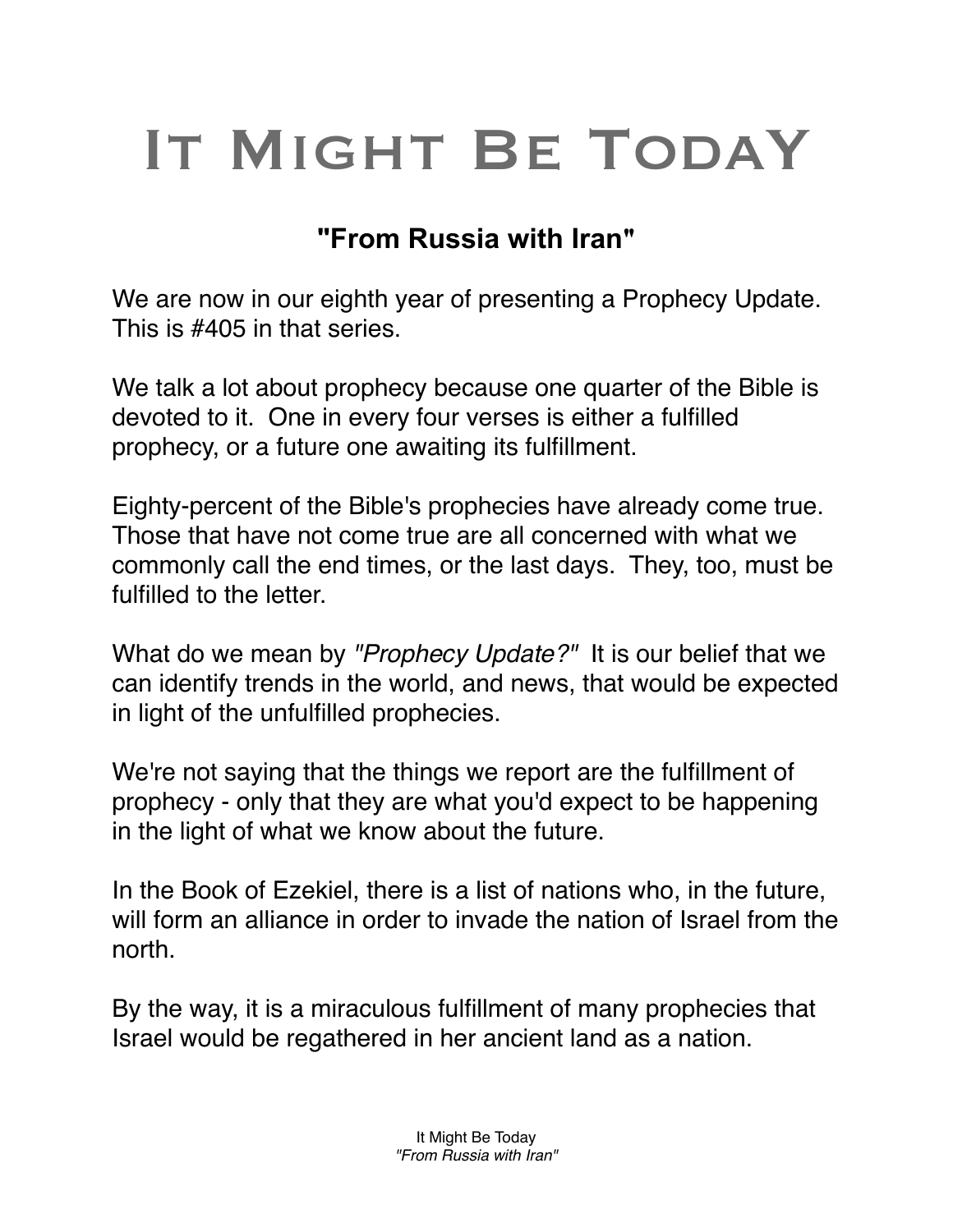If you study the origins of the people mentioned by Ezekiel, you see that the nation leading the invasion is Russia, and one of their key allies is listed as Persia.

Iran was called Persia until March of 1935.

Reading Ezekiel, you'd expect that, in the end times, Russia and Iran would be military allies. Guess what? They are.

An August 12 article posted by Israel National News was titled, *Iranian, Russian Warships Hold Joint 'War Games.*

## Excerpts:

Iranian and Russian warships took part in joint "war games" training exercises on Tuesday in Iranian waters, giving clear expression to the military cooperation between the two states.

Russian backing has been a key source of support for Iran; late last month a senior Russian official said the advanced S-300 antimissile system is being upgraded prior to delivery to Iran.

Western pressure has until now delayed the sale of the advanced system, which experts say could prevent an airstrike on Iran's nuclear program, but Russia is showing signs it may transfer the weapon in any case - and Iran is preparing to unveil its own domestic version of the system in early September.

Iran's attempts to expand its influence have seen it increasingly focus on its navy, most notably in a major naval drill last **December**